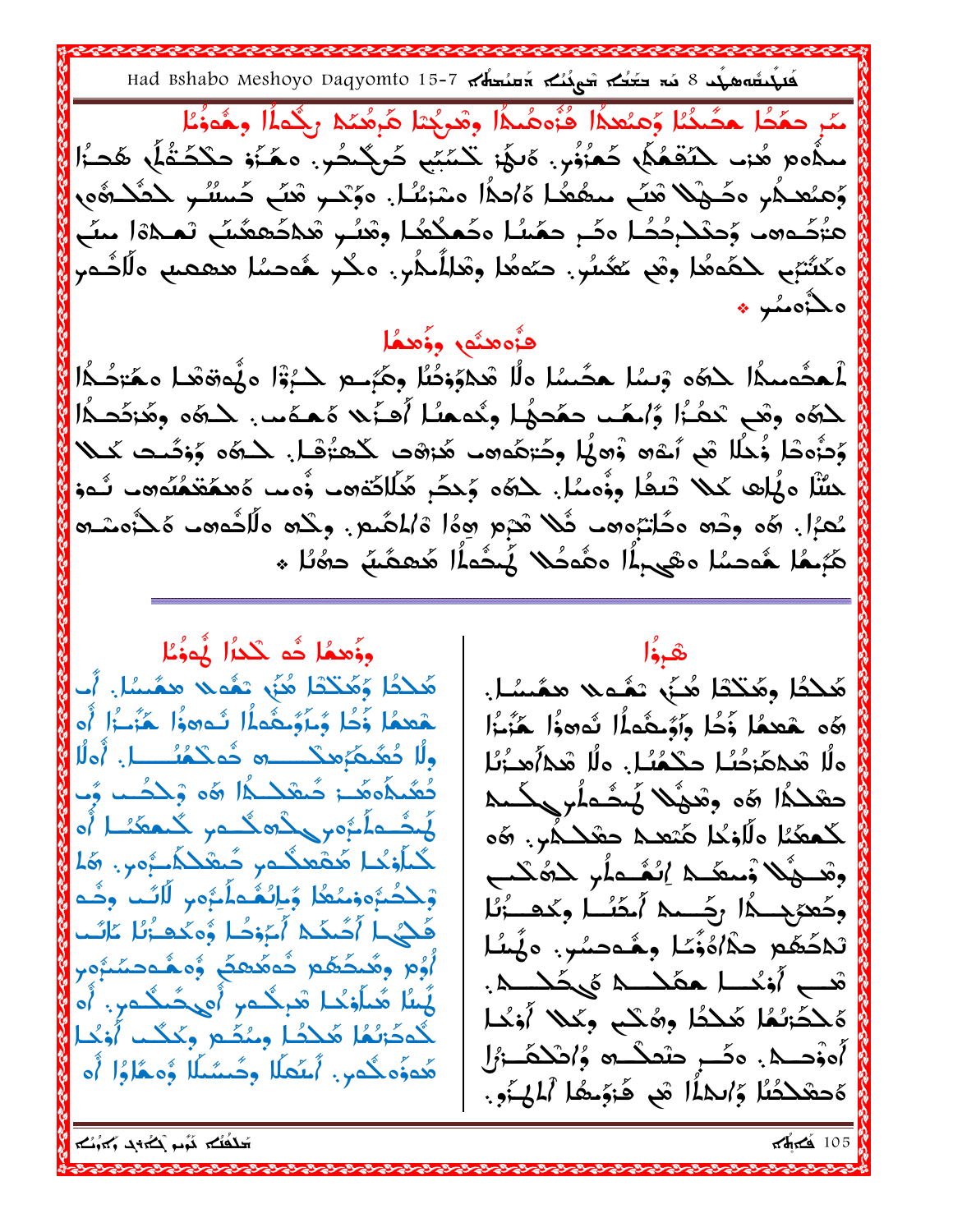صُحُبَكَ وَءَالَـــــاءَالْــ هُدَفَرَوْ حَمْـــا لِحَرْبٍ فِي أَو ِكْبَلُوْجُلَ وَ*اتْحَكْــمْ* مِسْكَـْـصَ ضُغَّــزُّهَـةُلَ أُەھَلَهُكُدُ گُدَهُداْ ذَلَبٍ. أُمَاَّسَدُّه ئىزًا وُەھُمْلًا مُدەھَرْ. أَعَمَلًا وْسْرْكُدْمْ هَا وَشَالًا هُــةَ السَّرْوَلُـــرُه وَمِسْعَــزَا مَحَمَّارَ الْحَتَمَانِ لَلْعَجَامِيعَكُمْ أَسْتَوَجَّرُونِ وهُدمكُما وُبِابُغُداُل وِسُلَطْ وِهُدهَدًا ۚ أَه دْسُبَىٰ. ٱلْا شَمَٰعُمَٰـا وَىحَتْـا أَتَــهُاْا ھۇرھگىمر أەھككزگىمر كاڭىت تَعَكَّمَ دُوبٍ أَحْدَدَ دُمُّدًا . أَحَوْدًا وَهُزَا أُوهَدِدَنَا أَسَدًا حَذْهِدًا هَـُـا وَدْءاهُوًّا وْەلْعْدْمْكَ الْمُحْمَدْ كَالْ أَحْكَمْتَ الْأَلْحَا كُــوْكُرْا فِي أَوْجِهُمْـــدْ خُوجُرْهُـــا فِي مَا وثَمَالًا مَسْوَوَوُلًا وَكُتَمْسَا صَحِصَةٍ وَٱتَّكَالُهُ مَكْسَمَةً مَكْسَمَةً إِذَاذَه إِنْعُمْـَا. أَوْهُنْسْكُـوبِ لّْاهُكْتِيْـِـدْ وِسَّـٰوُا أَهْبِئَا أَحْقَقَـٰهِ١. أُومِعْتَـٰهَا خُورةُونُـا وَمَنْتَـــــــةَبِ . أَمِنُكَــــــــأَلَّا وَهُدَيْدَدُـــــــل وُه مُحمكِرَيْدُوبِ لَا ذُبِّيمَكِ أُولًا هِهُبَكِي. أُهِ يُحَكِّمِ ۖ أَحَٰ:ِثُمُّا ۖ وُهِجُعِبُلٍ ۖ أَعْكَلًا ۖ وِجُل مُحَرِّسَكَ كَالِكُتْ هُرْجُصَكَ الْوَضُوصَالِ. أَسْعَكُم مِنْكُمُ وَحَدُّهِكُما أَحَدَٰنَا وَا مْعِمَّتْنَا فَمَّنْ. أَسْمَلَا وَدْأَبَا أُوهَكُمَّا وَٰمَتْنَا أَه وُحْصُوْمِنُواْلِ. أُه تُزْهَا خُوجُماْ ومُعْتَفُ أَدْهُدُهُمْ لَا ذُكْرٌ وَّكُمْ شُمَاً }. هَا وثَمْأَلُمْ هُدُوْهُ لَمْ وضُدِمْلَاهِ أَهُدُدُهِ. كَعْجَجْدَمِ كَجْرَّەمْمَى مَلَّامَ ٱلْمُحَمَّلَ أَيْ زَوْجُــُـمْ أَوْهُدَكُهْگَــمْ أَوْجَدُـَـا وَكَعِنْقُا مُدهُدُهُ أَا وَهَدْشُوهِ . وَتَعَاهَمَ

ولُلُوْحُمْ وِكْتُوْلُواْ أَحْكُوُبْ هَٰذُواْتُكُمْ. ة/هكْدَكَم حْكَمَاْلْ لِمُؤْهَدِينَ مَاسْمِهِ ئَنْزُو وَهُجُلًا ٱلْمَحْدُو. وَكُمْ مَسَلَمَ أَو لُهُمَا لِمَكِحْسِ مِكْبِشُمْلُرٍ وْٱلْمَـٰأَس هَــح ـمُـارْٓا حُتمْـا. لَا هَـمَـٰ: منْــەحُـر وِنْسِنَا أُحِبُرُا وُحْكَمَ وَحِنَّبَ. أَلَّا حَتَّم ىخْتْلا ەُاشْھَلْلا ھەمىھ ھَڪْزا كْب تَعْبَلِلُمُو فُنُوهُ حَذًّا. أَحَنُّا وِلَمْسَرَّا مأَحدٌ: ݣَدْمُهْمَا كَذَابِهِمَا هُـْ وِحُدِدُ: - فُومِرُنَا أَمِنْتُمْ حَكَّمٍ أَلَمْنَ حَبَيْتِهِ . ة/اخَيْلِه حدَّاهُا. أَله وَّالهَٰبِ رَّيْنًا وَكَتَهْلًا حَيْدِ حَٰـٰٓئِكُمَّا وَٰاتَّصَدُّاْ ٱلْمُكْـٰـِدِ هُــوكُمُ للزَّعْـُـل والعُمْــل. وَالحَصَــزِ لكتتكسف وسَّـهُا أَهُبِ هَٰزِهُــمِهُا. كَايْبْهِكُمْ حَلَّىٰ ذِينًا وَمَتَّنَّكُماً!. كَبَّرٍ هُبِ خُددًا وبُكُدوُبِ لَّا أَوْسْعـدْ أَد هَنّـد. لِّكْتُلُو شُوَوْتُوْا وِشْعَةُا . ثُم هُدَوِّسُت أَسْلَا كَلَّلْا هُـٰٓزَعُكُمُّا وُحِزُّوهُا. عُنْعَظ مُكْحُما حِمْهِكْنَا هَي حَٰ;1 هُتَعَثَّلَ: کَمِ أَيَّكُمْبِ هَحْدَكُمْ وِمَتْنَا مَمَّرْهُمُّا . ٱلْمُؤَكَّىمُ كَــٰمُ عَاهُدَ \$1هُ/ كُمْ أَهُا وِهُنَّقَاً }. أَنَــا وأَلمُـــــو هزَّحنُنْـــا وِثُلا هُــــة هنُع. لمَهْلِيهِ الْمُسْمَأَ الْمُوَمَّرُ مِمْكَمَةٍ مُكْتَبَةٍ مَسْتَمَدِّدَةٍ مَسْتَمَدِّدَةٍ مَسْتَمَدِّ مَسَّزَفِهُ كَلاَهُما وَحُقَقَدا مْدِ لْمُحَسَّدَاً! وًهكُفسْتَا. بَهْسِيا حَكْسِي حَتَّومُسْي هَبُسُا. وكَب لمُحسَس هَب حقُوّ! أههلًا وهُىعُكُمْ حَتَّىٰاً هُفَ وَجَكْسَبُ

تلاءُ مام الله على الله من المسلم المسلم المسلم المسلم المسلم المسلم المسلم المسلم المسلم المسلم ال

 $\frac{1}{2}$   $\frac{106}{2}$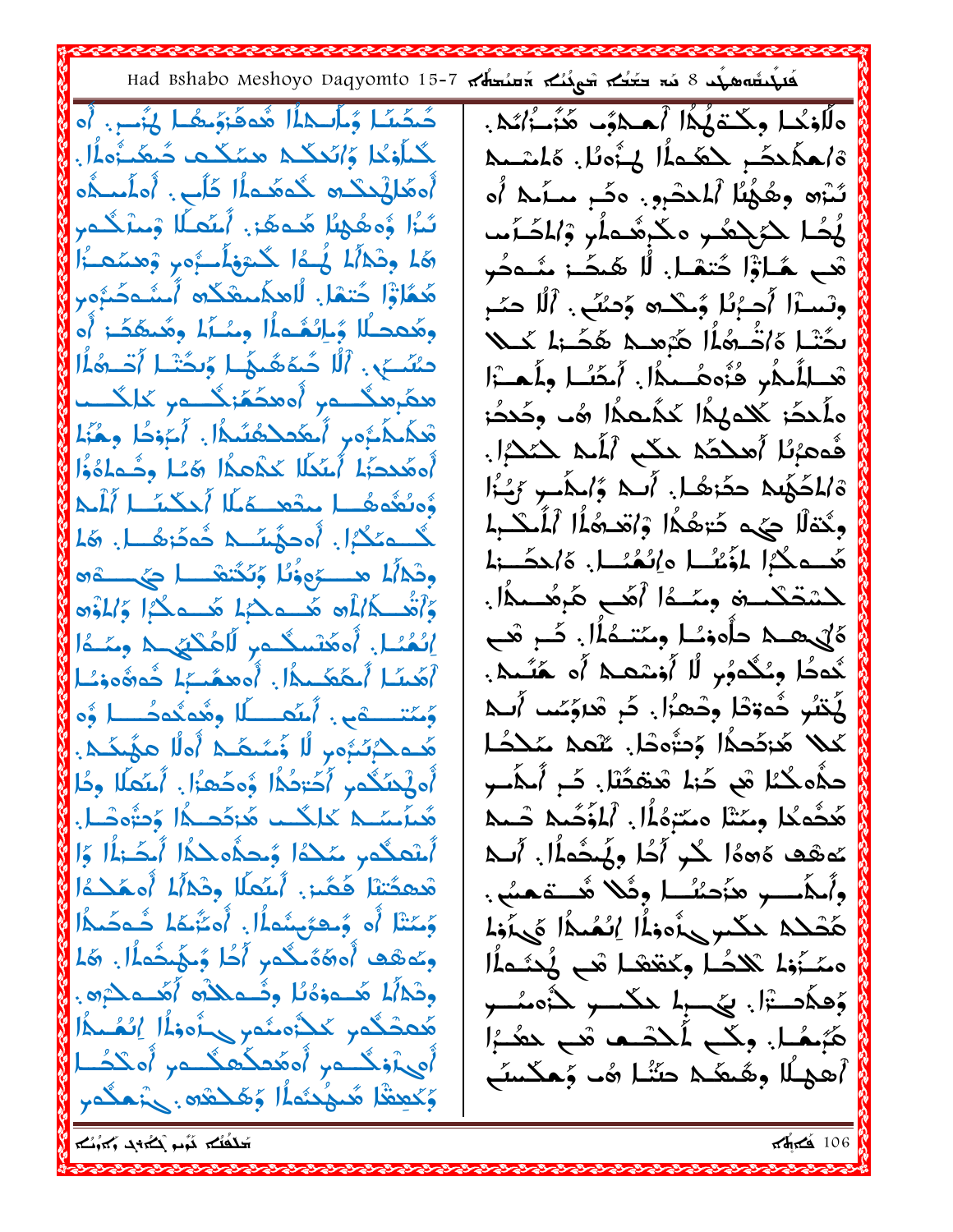كْخْرُەمنىدەر أەۋەمئىل ھَرُمغىل. ۋاڭى هُكُمهُمْ هُـمحمُرُ! حُرِكْتُ وِهُتِعُـْ! لَٰا أَحْتَا هَـُا وَحَكَسَكُمْ ضَبًا أَتكْتَا خُم لْمُوُّلْ وُمِنْعُمْعُلْ. هْعِنْدُمِنْ شَعْرَجُرْنُمْلُلْ ثُـهو حُزْنُهُـا أَعنَهـاًا وتُعْبَىٰ;حَـٰه شُـه حنْدٰرِدُسًا دَٰلَــب وَحَفَّــۃًٰٰٰٓٓٓاً. وَٰٓہٗــحَٰہَ حَالِكُم حُملًا لِّلَكُنَّهِ أَه ولَّاتَّعَـٰٰكُمَّا. أَه هَٰذَا هَدْرًا تَكْتَعْا مِهَدِسًا. أُوجَدْخُها لَكُم مْكُمْ مُدُو مِّبْ هُنُعُا وُسِيْرَكُمْلْ. هَا وثَمْأَ*لُمْ مَنْتُ*مْ وَ*مَنْخَ*اتُمْ. أَهْمَا هُكَكُهُمْهَ مُعمَّكُهَ) فَدو مَّح هَيمُا وَجَتمُكُلَّ. هَا وُهِ هُمَكُهُنَّوْمٍ هُوْكُلُو كُنْهِكُمْ أَهْ كَلَوْكُل هَكْمَهَ كُورِكْدُا وَكَدَمُ كسئم مدًان أوتئه مدًا حمقه وهُسَزَةَ الْمَتَعَبِّلْكُمْ هُسْلَالًا أُهْمَّعُكُمْ تْݣُو مْحْكُمُ تْعْمَلْ. مْغُرْمْكُمْ كْب فيحول كاسعدا ومكتسّدون وكافشا مى مىغا كاڭم مَىملُبُوم. مىگىمزگىم ثَمِنُعُما أُمِّنْتَ لِكُرْهُتِمْمَا. وْاِيْلْ إِيْلْ أُم مُعطَمُنُـا أُهمَّمَمُنُـا وَجِنَّحَكَــب أَه هُداْ أُوهُمُنَا. هكْعُا أَحكْتُد ٱاعْتَا وبُفَرِبْكِثُم هُمكِمُرًا لَمُسْمِئًا. وظَمَّمَكُم هَنَكُهُم أَحْكُم الْمَعَلَلا وَسَٰرْاً كَتَعْا تَحْفُــدًا مْنگـــوَدْه وُفُـــه محَـفَــزُه لَّاأُمْتَەْنَائىدَ، وڭمېڭىلا ۋاتقىي ومْنَزْكْت لَمُعْلِ شَمِيْتُو . /وهَكْيْمَا جَمْعَهُمْ لِ دُه هُوصِيُنَا رُدُنَا أُوتَكُنَا اللَّهُ وَتَعَيْشُنَا وَّە)ُكْل أەھمَّزْفِكُمْر أُەۋُەسُل ھُڪْرُبُل كَلَا لَمَحْتَبْتُومِ أَهْبَتْهَا أُوهِمُووَٱلْكُمْرِ

تَصَبِّعَ أَنْكُثْنَا ضَفَّعَةَ قُنْدَهَبُنَا. رُهِنَّ ِ هَرَجُرُنُائِكَ أَبِ جَرْنُهُا ثَمِ هَٰذَانَهُنَكَ هَبِ حنْدُوْا هُنُاا وهُقُنُواُا. وْتْحِــدْ كَــلَا كَمِلًا مَعْنِهُا هَوِلًا شَكْدًا. وشَي هَدَّا لَّا هَجَهْدِجْهِا أَحْكَمُهُ مِنْ مَكْلَسُكُمْ وَالْمُسَلَّمَةِ مِنْ لحصْد وُسُا أَبِ مَنْشًا. أَنه وأُنهُب وَمُنُا وَوَعْنًا. ٥مْعِ ۖ قَىكُلُوهِ عَاهِدًا)َلِلاَ وهُــوكهُـل هــزُا كَعفَنُــا ولَٰاوَحُــا. هكْعَمْ كْرِجْحْدًا وِأَاتْمَةَ كَسَهّْدَأَ. ةستسلط لمكعنُسسم وأميزكُمست <u>A voo La voo de jazio</u> حكْمحْدسكُا كَمْكْدًا تَفْعُمِ. وَخَلَّمُ لْجَيْحَوُا حَزَّىٰحِدًّا وَجِعَدَّتْسَا وُحَكْسِر وَٱصَّكَبِ هِهُهِ كَمَلًا هُـهلُرٍ.هِ هَجَٰٓ; ئُمِنُعُما مِنَتْبا جُمِعَتِهَا. وْٱلْلَّهُمُو هنّىئغُلّا ەقْتُەھُلا وَائَــىدْە كَــحَكَــهِـلَّا ەھُھُلًا. ھَكْھُـا حَكَمُــو هَتَنهْـا وَهلَفْـــرِيْنَا ۖ ۖ حَفْــــم لِهَـــب وَمَنْــنُـــا. وَوَهُسَّب أَيِــدُّهِ كَــْـــدەت. ەكَـــر ٱلمسْلَم كَتَعْلَمُ تَتَحُكُمُ ٱمَّذِا كَمَّو وْاكْتَبِ هَكْتْنِبِ لْانتَّسَبْ وِكَيْحُسُلُا وِنَالِكُــمِ ونَسِلُوسُــب لِمُعُــب فَكَــرةُوبِ. ةهكملط حقّوصيُنا وُجُل كَعِمَيْنَار ةَ حَادَ حَمْدُوهُ اللَّهُ صَحْدَ مُعَنَّدَ اللَّهَ وهُكُدسُرٍ. دَهُبُرْدَا زُدسُا فَرْهَكُنْهَا كَلًّا أَخْفَبَسٍ هَٰتِسْا مِمَدْمِ أَنُوبٍ.

تمنابهم عردتكر سهذ تكلفكة

 $x = 107$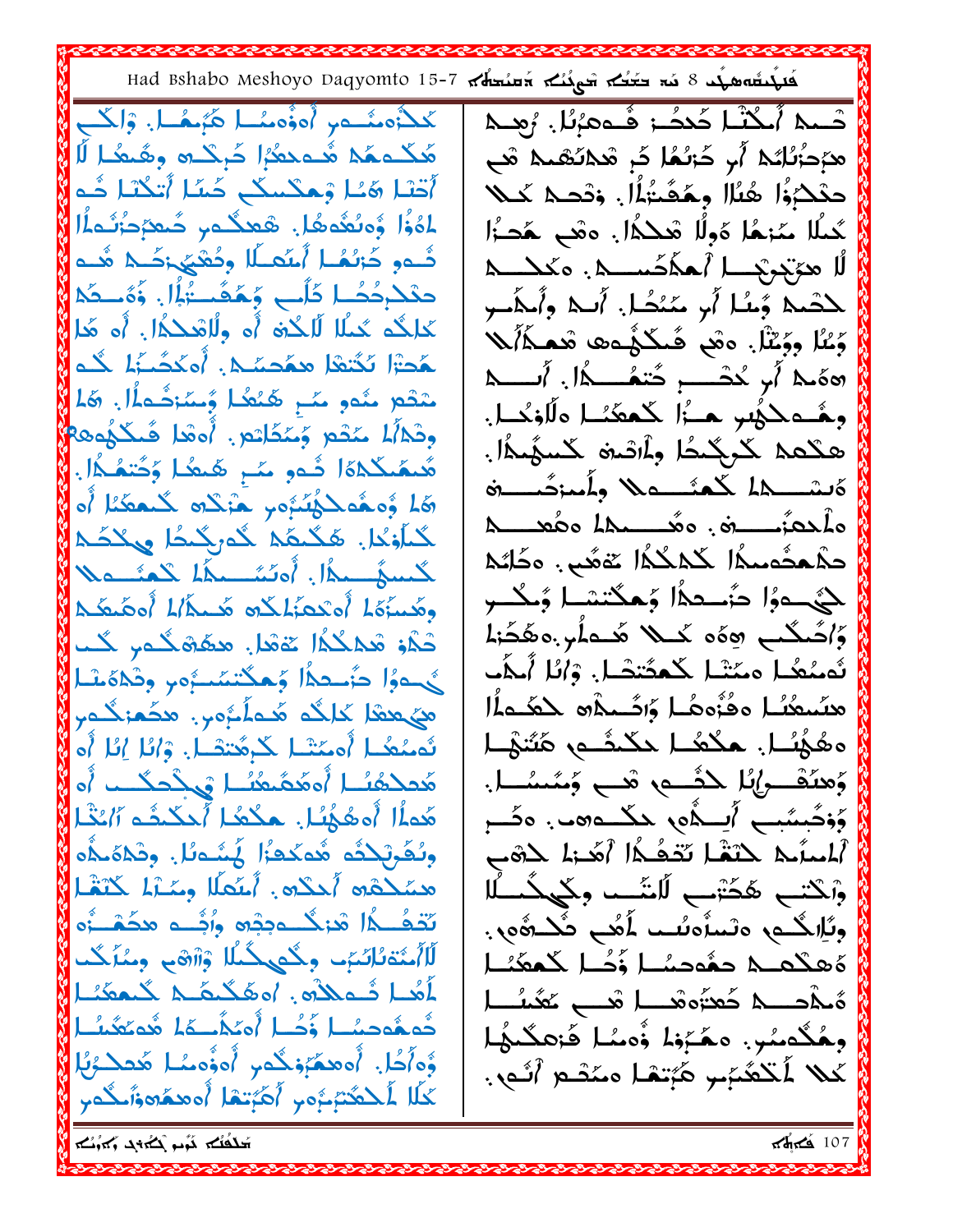Had Bshabo Meshoyo Daqyomto 15-7 ملحنك تحنيك شد بحنف من 8 مله في الم المسلم العامل وْالْأَهْمِ ۚ خْجَزُجْلَا ﴾ أُووْهِجُعِيَّبِ لِلْكَعِنْقَاءِ هُوِنَالِكُـــمِ كُحـــزُبكاً هَمْـــرِاً أَنْـــمِ. أُهلَّاهَكَتْلا كَمِعْلِ وُه أَكُلُّ أَه وُه أَحـُرًا أَه هُوِيَحْزُوبِ لِلْكَفَعْدِ وْاتّْعَفْلًا خَعْفُلْ وِأَجْل ؤهؤمنا هذها فرنكوبشا وفكلعث وَوَحِبُرْا وَوَوْوِمِيْلِ هَٰبُهُمِلِ ٱوْوَٰهِمْ أَكُوبِهِ ۚ وَ أُه مَحدثٍ لِحَدُمِينَ لَ الْمَعَمَّا خُه ُ مِعْدا وَبِكَلِطِيْهِ، وَتَعْطَيُهِ، لَكُمْلاً يُقْتِقُب وُلِمَكْلِمُشُورُا. أَسَّصَلَا وُلِعَذِكْرُكُومُومِ كَعفُا وَالْمُدَاَّسُواْ وَحَـ لِلْمُكْتِ هَاْا خُم هُمسُسُ أُمسُمُه اللَّهُ هُسُسًا أُه وَهرَدُوْشَابِ حَعَرِبَ سَكْعًا نُعَصَّبُ أَه قْطَـٰٰھُا أَكْـُہُا. قَطَقُہُمَّلْگُـُمْرِ وَحَـُـُب ْ هَٰلِكُمَا ٱلْكُلُّهَا. هِفَىهُمَّى كُلْسٍ وَُحَسَّرِ ةَهَبِكَ أَوْكَنِيَّنَا وَكَقْعَا وْمَقْعَدَ مَنْهَمْ تَحِبُّا هُنَا وِحْتَفِعْا. وَلَمَحْمَا كَسَوَّةَا كتنئ وأسمكم وهزسكك هبئ وثَكَى هَلَنٌ وَذَ هُنَى هِهُمْ حَزَمَهُا هَمْنُا أُهْمِهُكُمْ وُمِنْتَسْمٍ مُعْسَلِ أُهْمُحِهُمْ مكشها وؤميسأا وتغشونا كتفشا وُوزُوباُ أُومَٰذُهَ مَكْمَةَ كَتَفِقْهَا كَالْكُلْبَ هفُوُهُا وهَى حَثَّدَمُا وِوُّمِمْا كُتَعُـٰدًا. هَٰتُومْا وَحُتِرَا حُتْهَا. هَجْكُمْ حُكْمَىكُمْ وَالْمَرْجَعَ ءأهـهُا كَبِ حَيْحُـا وِحَعَّىنُـا وِذَهُـه أَم ؤَمَنَّفَنَّىلًا وُخُفَضَكُمْوَم كُلُّوهِنَّكُمْ وَهُدَهُنَّـدَمْ هُكْكُمُمُــا وُهُبُمُـــرِ وِلَا مُدَّـــمَكْدًا وْلْابْقُــْلَا مُّسْمُّــْبِدًا. أُوجْفُــوجْنُو أَ وُسِهُٰدًا. مَكْثُكُوهُمْ أُشَبُّ وَوُّصُبُّعَ أَمنُــٰٓفَائِنَّہٖ أَو أَوَّحُنَّہُٮٖ وَمنظُرمنفـدہ أَه وهُرَمده هدْده كَلا هُدُبِ دِهَٰىهُمْلَا وَهُدَّـــا كَالْحُــه هُدَّ-ــرُه و حُــهُ هُنُــه اَ وَهِدُوْلَ. أَمِكْسًا وِقْبٍ قُصْتَهَا وَامْسُمِهِ وُّەھُرُوًّٗا. أَجَوْدًا وَمُتَمَّا وِمُعْعَلَامِ دُّے حعَصَـــواُسِ. وقتــــــــ مَتْنَـــا وَقَوَّعــــــــمَ هُــــواُــرُوب. أو هُنُـــب وِثْلاثا كُنَنْتْـــا صَٰحِکُدُه اُبن حُمْحِسُا ه اُمعُہٗا نَھُـعَـ مُعِلَّعِيْدِ دُءَ كَمُرْدَرُونِ. هُوَصُبَا َىكُرْ ەلَّاخُەر ەَجْزەمئر ھَزْمَعَا ھُعَا أَه أَحَمُّ اللَّهُ مَحْمَدُكُمْ لَلْكُلُّهُ مِنْ أَوْلَٰكُمْ مَنْ اللَّهُ ؤُمِنَيْرُەن أَمْظُمَلُ الْمُعَلَّا مُحَكَّلَاكُمْ تحلأا هَٰدۡكُـده ۖ هُٰٓئِنَّا أَكۡدَهَٰا كَـفَـٰٓئِهَا هَٰٓئًا وَحَاتَبۡ مَكۡعُمَٰٓا ٱلمَّنَو كَـٰرٖ أَرٖ فَـٰٓئِمَـه وَّاهِ؋ُٯِ. ٥أَبِ نَحْهُۥُ۞ ووَۚهُٮ ۚ وَرَبُّكُمْٱه وِسْلَمْنَا مَكْلُمَا. هُكُنَّا رَجُّٮ هُـْنَـٰـا هَضَك تَّكِيْتُوهُ وِهَّنْهَكُمْ أَبِرٍ وَجِسْدَهُ وَاحْتُوْهُمْ وَاسْتِرْوُهُ وَعَقَدَهُ اسْلَاءٍ. مَعَّفَ كُلّ شَد مِنُوهُمُا وهُوحِقُلًا وَمِنْهُوْا . وَلَا لَمُعْلَل حَقَّىٰهِمْ أَبِي وَصِبُط وَّصَبُ هُوَ مِن وَقُص

تلنابه بالمتلكم سأم تلفظة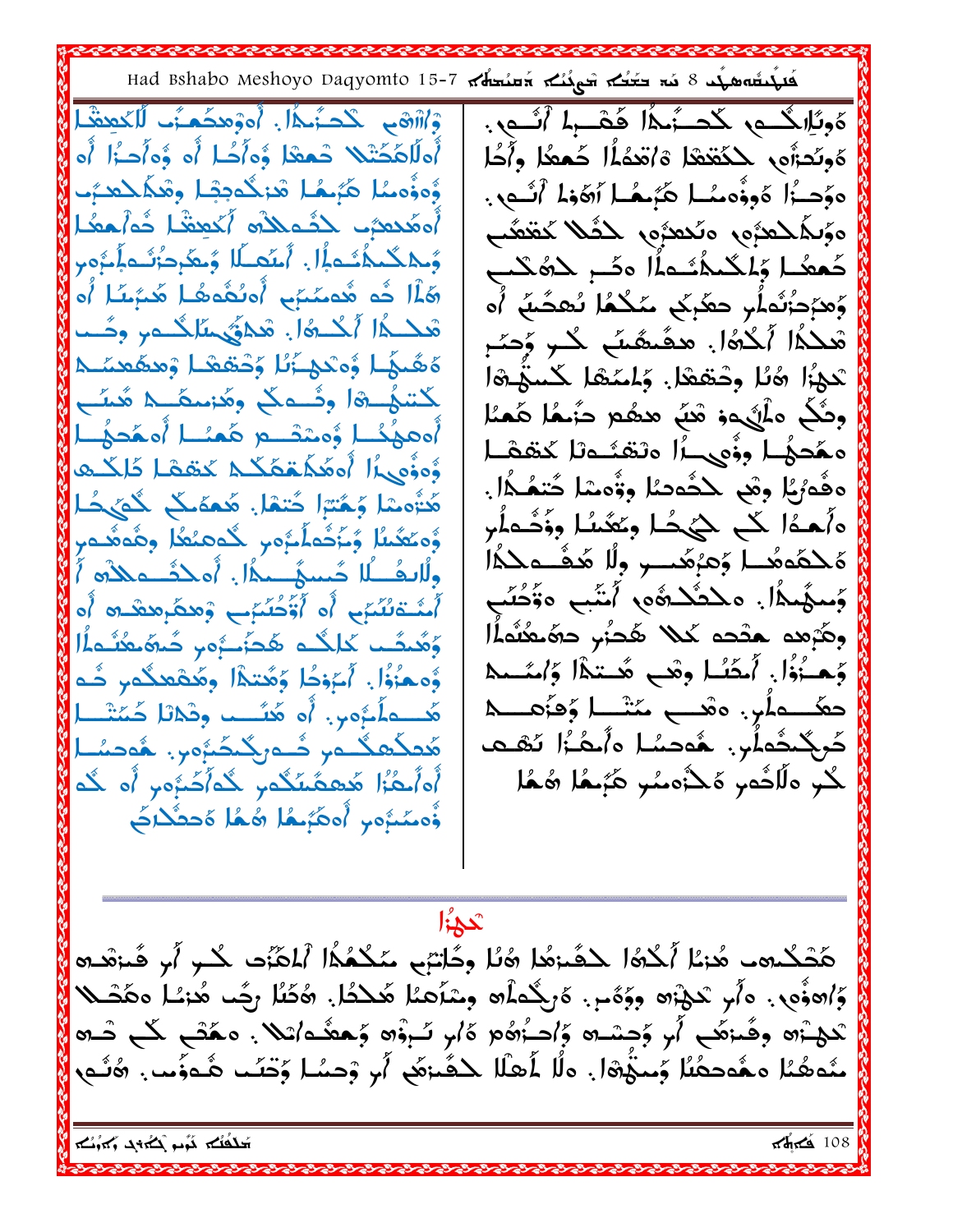Had Bshabo Meshoyo Daqyomto 15-7 x المسلمة بحنفية بتعديم 8 مله الشهيفة وهُعد گُدهحُلا مُّدهَا. دَعَّرَه ۞نُو دَقَّـَةِمُد۞ن ٱللَّـ مَّحُل كُلِّ هَـحَكَّتَبَ حَـّـرٍ صَّنقَ وَرَكّتُمَلَّ وَيُدَوْا حَكّمَدُّم وتَعَيَّدُو لَّاحُدَّةُولُم رَهُمُا \*  $\mathsf{L}_2^{\delta}$ مَطْ هُزِيَا أَجْدَهُ! كَسَوُّهْ! هَكَشُوبُكُمُ! وَهكَـزِه كَتَّبْسِ. هِلًا أَبُّـمَلا كَبْسًا. كَعِدِهُوبِ. مِمُملُّف كُم خَعِنُعِدُمٍ هُزُسُدًا. مِمَّزُا كُمْ حِمَّرُهاُا لَا شَعِدَّوْنُتُنَاا. أَم وِسَبُعِكَ حَتَمَّا هَبَتِهُكُا وَاهِكُمَّتَتِ هَي هَٰلَاتُنَا هَبَتِهَا وَاتِّكُم لَا أُوسَكُن حَاوَي ٱلْمُآمَدَ. أَحْمَلُكَ كُلُّ هُكُنْ سَنَا وَٱهَٰذِ كُلُّ حَثَمَ وَسُلَّ وَحَصَّصَّةٍ سَمَحْتَشَى هُحُل م ركْماً المَوْجَزَا .<br>وَهــْتِم مَمَّوَّذٍ هُـْـُـل حَـكَــبِلُرِ هَبُــمــدًا وَحــفُـلا أَلَمْو. حتُكــمُلُّا لمَوَّـــرَب ـهُمحسُــل هُحعَكْدُمْا أُوْلُووُوحِهُو . وكَرِ هِمْزُو أَبِي كُنْ حَتَّفَكَ الْوَبِيكُمْا. وَهَبْ كَبِ حَمَمُا هُلَا وَعِنْعِدُمٍ هَنَا هَمَكُمُا هَوَّسِعْا هَسْنًا لِحَمُكُم ومَحْوَى حُرِ هَزَّنْاتُكَ وَّابِهِ وأَبْجُبِ أَجْدَهُ! هَٰٓئِيَّاً. هَجْشَرِ بِنُسُلِ هِوْهِجَزَٰنَا لِمُجَبَّا جَجَنَّةٍ! هِمَّتهِنَا هُبَّي ەألمەن پە فأوهثم وإجأا هُوصُا لًا مُحْافَهِمُلًا. وقووُا لًا مُحْافَسِعُنًا فَوحُلًا وَصَلًّا وفُحُوا فَاسْواً! تَعَجَّاً ا ونَسْتَ حَسَّرٍ أَحْدَهُ! هِيُسْرًا هِلًا مُحْمَدُهُمَا. هُم وحُمْحُكُمُ! هَنُومُنَا عُكُوءُ/يُمْ هَ كُنزُائِكا مفْعَمُلئَكا حَبّتكْنُكُلّ هَي محفَنِعُلئَكا ملّا حكْتُللئك خَصْتُل وْبِ سَزْتُلِتُكَ ه أُه هِمُلَّكُمْ. وَحَكْشُوبُثُواْ الْعَكْفُودُو وَهُكُمْكُرُهَا وِكْلُوا مِكْلُوا الْمُفْحَسُلُ \* هْرِذًا وَرَجِزًا هُم كَحِدًا لِمُوذُمُا ِّقْرِؤُا وَرُقِوَّا مَّى كَمَّكًا 7 وَقْتِرَجْتَا همَّسُل أَهلَكُمُبَ. هَهُ! وَشَمْعًا هنَّكْمًا همُسُل أَكْـهُا وُلّـكَـ وهُ وَهنَكْـب هْثُلا ثُمُّ،مُزُا أَه خُمعُوصُا أُهزَٰثُماُ! هْمِ ثَلا حَلَّمُّ ۚا هُحِفُوصُـا وَذُهُـواُ! وِنَسْمَ خُمْرِجِنْنَدِهِ كَيْفَعَنْتِهِ أُمْكُم وْالْمُسْــــدُّــ دَوْجِنْنْـــــرَّ ـــدْشُهْوُهُــــا مَعْطُ وَشَمْنًا هَٰكْسًا خَصَّمِْسْمٍ. أَمَّصَلًا هَكْتُمُا هُكْتُبْ هُنْهُمَأَا. وَكَرِ نَهْتُ وثبرللاه فيدا وَكُنف شُوطنُا خُصُّب كُــــا هَـــــاً مَــــاً هَـــ مِّنْـا هُــوْــا وَبِالْغُبْمِلْسَ، أَوْأَتْتُ هِيَكْلِكُ، كُت وِإِنْمُــداًا وُحَكّــــ ودْـــــ مَــــــــْمَ صَّحَمَــَىٰ شُـماهُوُّا وُه تُعْمَعُـا حَــْمَعُلا

محناه بالأمراض بالم متفاضح

ضُمِيزُهُ الْكَلِّمُا خَصَّى الله عَلَيْهِ الْمُسَلِّمَةِ الْمُسْتَمَرَّةِ الْمُسْتَمَرَّةِ الْمُسْتَمَر

 $\frac{106}{ }$  106

كَيْحُمْكُمْ وُحْفَكْكُ حَضَّةٍ فَـْحَمَرُنَا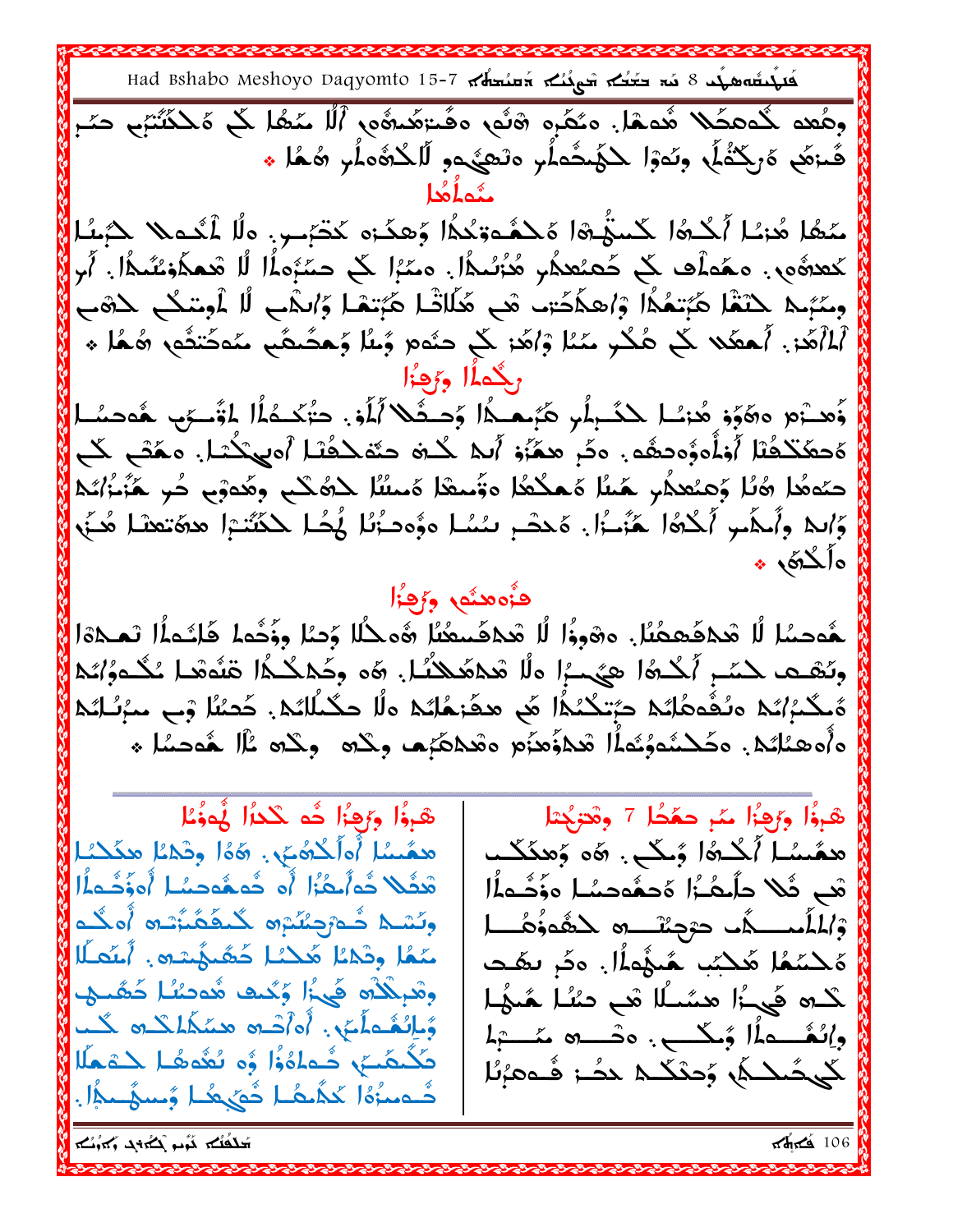Had Bshabo Meshoyo Daqyomto 15-7 x المسلمة من المحتفظ من 8 مله المعلم في المعاشر في المعاشر في المعاشر

أُهضْكُو وْهِكْعْلِكُمْ أُحْكِرْجَانُمْلُمْ، تُسْبِكْ للصَّفَكُ تَلَمُّا وَهُـــْرَمَا كَلَّكْتَجَلُّكَمَــْرَهَ وْهِأَبِيءُهَا خُمِيُّهُا أَخَيُّب. أُمْوَٰنُوْيِهِ خَبَّا هُتِمْ مِنْعِدًا أُمِنَتْهِ سَنْرُهِ كَتَعْفُدُا وثَمْقَتْلَ شَعِنُه لا تَبْرِيْهِ ۖ لَمُلَّا وُوَجَابِكُم كُلًّا ﴾ توَهُـــهِــاهُ في أوهَّتــم حـمُّوصِيُــل هُــو هُووُلِ كَمْلَكُمُلْ عَوْمُهِنَ أُومُدِهَكُمْكُدِهِ ثَكَاذُنُكُوْوُه أُهْمَكُمُ الْمُكْلِهِ . أُهْمَكُمْ أُهْ فَي هُ مَحْكَمُ ذَلِهِ . أُو مَنْ لَهِ اللَّهَ الرَّبْتَ الْمَرْسَلَ شَــدُوْ وهُـُــع هُدهَــدُوُّا أَسَّمَــلَّا وَشَاتَا لْمِحْتَكْ، وَوْهُنْكُمْ وَوْمَحْسَنَا كُنْفُتْكُمْ أَنْ هَقَسْتُوهِ وْمَحَمْعَمُد أُهْفِي زُسْرُهِ وَهَي وْهِوْوْا شْكْتّْتْرَا. مِحْمْزْكْلُه أُوهَٰلِلْكُلْ وكلائب أومئنا ووفا محبو ملب أَحدُدمكُمْ أَلَّا ٱاٰذُو هَٰذَوْهِ لِّاتَامِنَـٰتَەَنَاتَـٰۃِ۞ وْأَأْثَى بِيَكْمِيكُمُلَا أُمَلَّفُكَ مِمْكَلِكُ وَ. تْݣُو وهُنْع أُهْمْدْهُكُلُه أَوْحَكْتْ عُنْقَمْلِهِ كَكْتْلُوْكْلْ فُوووُتْدْ وْهَمْزُو أَلْمَاحْتَتْبْتْرُونْ. وشَاعًا أَوْهَٰذَا أَمْ أُوَذِّكُمْ أَنَّ أَوَالَّكُمَا أَن أُه هَكْــم كُــهِ أَمْلُواْ وهُـنْــهِ أَلْمَــهَا. أَه وُّومُكُمْ الْمُرْجُمُكُمْ دُوِّيْ دَوْيَ أَمْتَعَكُلَ وَلَٰل يْزَيْكْ وَالْأَرْبَ وَالْمُسْكَرَانِ أُوْكُوْسَةِ لْكَعَزُهِ مَعْدُومًا إِلَيْهِ مُا الْمَرْكَمَا وَالْمَحْمَدَةُ الْمَسْتَدَمَّلَ وِلًا خَاأَتْبُلُّه هُىعُنَا. وِحُعْدِهُم كُوفْدَ: وَفَوْهُوهِ . أَعْمَلًا وهَكُم كُمَأْوَجُلٍ وَب هَعَمَّا هِمَّسَا لِحُسَّرَسَ، 5% وِهُدَاحِلًا هُنسسة كَلَّاه أُهْلُوْذِكْسُوهِ أُوتُعُثُوطُ أَو احَكَمِنَا. هُنا حَمْنَا وَعْمَا هُنَى. كُب

تَحْكَمْ ضَيْئًا وإِيْجَاهَكْ حِيْمًا وَسِهَٰىدًا. ٥كُلُو وهَعكَب مرَدَّتُه أَ0 بشم لمضم مُتمْا وتصرُّهم رَجْعُبه كەمۋىت، باشىقىي للىشىش A كىشىماق تْصِيحْ هُــتَجْلَ ثُمِنُعُــلِ مِمَتْـَـلِ مَتْ بِٱلْمُ لِمَنْقَمُكُمْ وَاسْتَسْبُرٍ وَةً حَمْسُمِيْلِ . وَوَّهِ إِلَى الْمَدَّلِ الْمَدَّدُ لِلْمَدَّةِ بِهِ مِنْهِمِ وَأَنْهِمْ مِنْهِمْ وهُم حمْوصُل هَي هُدْ: كَلاكُدُا عَـٰٓقَعُبِ ﴾ ٱلحـْرَٰڢ ۖ لِكُلُوءَوْٓا ۖ وَكَلَـٰهُڡ أَنَّـمٍ. مكعــدًا هَٰذَلَمَاْ أَمْوَاْ أَنَّـمٍ. ة/لمسَّد حَتْقا تَحْفُدُا هَي وهُـم كَـر لْحَنْبُ ۞ۊ۫ٛ٥ۥۿـا هَڡٞٮۥۢ۠ٱٮٞۮ؋ٮػؘڠڝۢ اهْتَمْ لْمَكْيِبْتُمْ وْمُمُسْلُ وُهِشْمَا وَهُمْ الْمَحْمَدِينَ حْـــٰم كَتُنْــْمَ و مَعْجُـــز أَتْبِ هَٰلَلاجُــا وكَسْمَاهِ مَنْسَا اللَّهِ هُسْمَ كَسْمَةٍ ر<br>حدْمحْمدُمبدُا ٱلْا ٱكْتِ ٱمْنَى لَّاسَّةِهِ۔<br>وِيَالِكُم كَهكُلا مِلْهُم تَسأُونُنِهِ۔ ەكـكە ومُـــــم ەَمىگـــــــ /ُوَحـكَـــب مُــتەمُّىب كَــلا أُوْكُـا أَحمُـا وَرِجُـا وَيمَـزُو أَنَّـمِ ككككسيست وهتون أكموهم هُزَرْقُومٍ وَوُحِرْقُومٍ وَالْحُرْوَرُومِ . وَهِكُم لكلسه لَلْمُؤُا وُمُلَّكُوهِ وَوَٰهُ أَهْلِسُونَ وذُوسُا هــةا لْحْـــرَة جأوصَّـَـا كَــرِ لَٰهَ مكحقه ه دُه مؤسِّد وه العكم المسلم لَلْمَعْصَمَةَ . لَـٰهُمْ رَسَمَةٌ مَعْمَمُكُمْ . ، وَلَا حصَّــ دَّاتَئِــًا. وقدائرِكْنُـائَـه هْهِكُلًا لِهُمْلُا وُحَتُّلْ. وضَ هِكْم

حَدُوْمَة عِرَّوْهُمْ بِمَهْ حَنْفُلْهُ

 $\frac{106}{106}$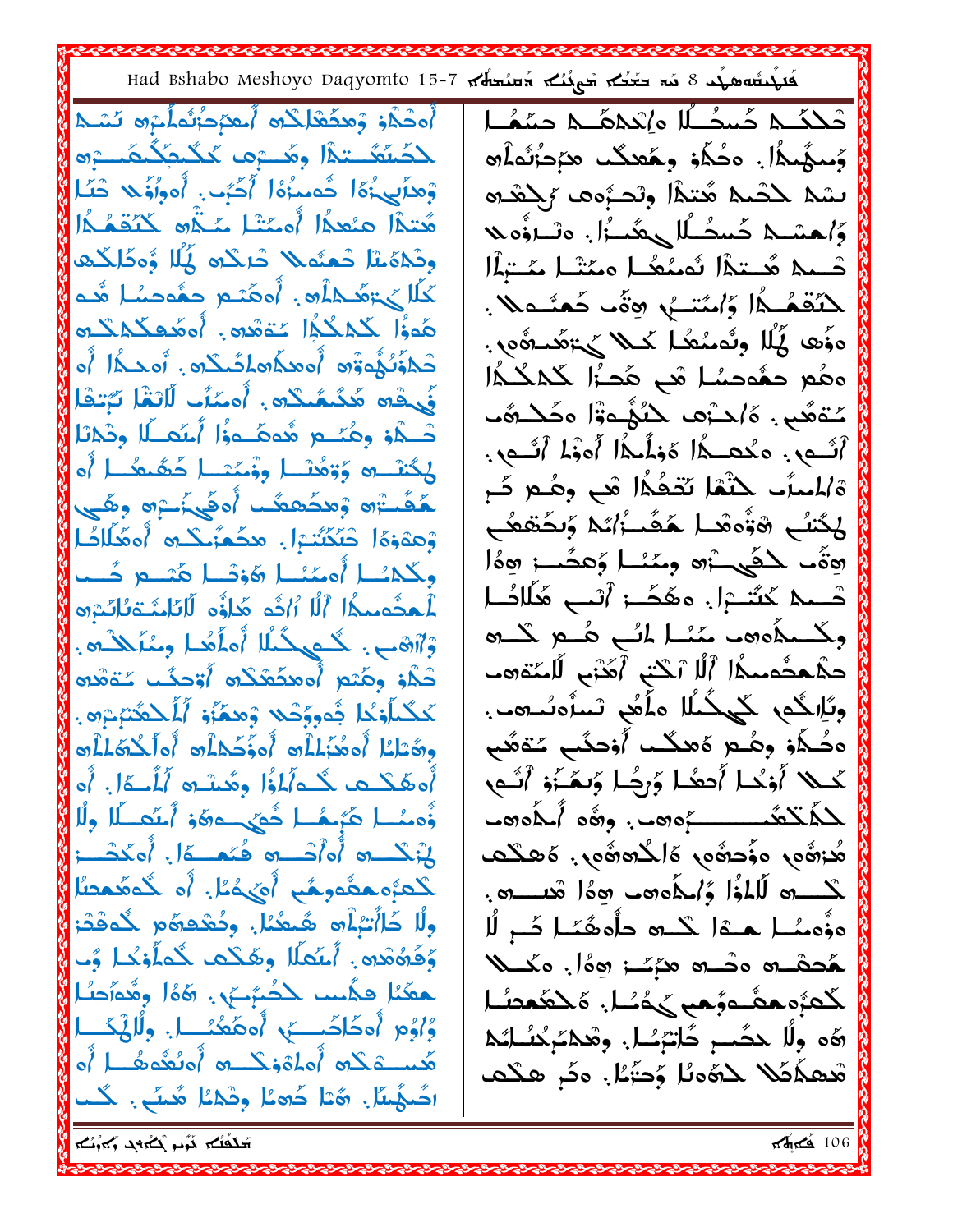هَٰذُكَىٰ أَحْكَمَدُا مَدِكْنِكُلُ . أَعْطَا وَهُد ةَهُبِهُــا وُبِكْرِيْــا وُهِفَيْ—أَا كُهُــــي وقْدِيكْ، قُنِيَنَ، أَو هُزْنْسَا وَوَصَّا أَ مَتَنَكَّمُلًا هِجَتْنَا أَعْكَلًا وِسْرَوْهِ أَدْهِ أُهِ هَكَم كَنْمَعَنْا خُوفَيْ: {وَالْمَعْتَمَا } لِكُوصُلُ وُعِنُعُولًا هَٰذِلًا. لَمُوذًا أُووُوهُدُا كَتَمًا أَ تَكْتَارِ أَو مِعَكَّمَا كَتَبْرُوْلِ أَه أهجَد وَاسْتَ أَو مَحْدَثَ أَو أَحَدُ اللَّهُ أَنَّ أَنَّهُ أَنَّ أُهمَٰدِدَٰٓنَهُۥ هُوَجًا أُوۡ ٱمۡعَنُّدَا ﴾ هُنُـُـا أُو هُزِيْلِ هَٰمَالٍ وُحِقُوهَا . أَوَأَسِيرًا حَمِلاً هُـالْمُ وُەككەَنىسَ كەنبا مُلَاتْنا وُتْمَعَنْنَا، هُدِهَمْمَالِ. دَّنْدُمُمَا وِتَسْلا أَه هَكْلُهُمَا أَحقَا. حَبْحُمُا وَإِلَمَا أَه مَجِكْعِكُمِكَ . حِّئِمْنَا وِنَسْمَ حَيْءَا وُهِجُمْوَٰا حَجُبَّبَ. أَه أَحْقَـــه حَقَّهَصُـــا مَاهْعَكَلَّهِكَـــى . حَبْحُبُل أُوهُدْنِـُل وِرَهُوًب هَٰحَمْجُـل أَو رَهُوًب مُصِمَلَ كَيْءَهِ وُهِضُورًا أَه مَرْكَزِيْدُ وَ لْلُوُم مَّىئِيْتَمَاْلُ أَهْ مَّىئَةَ وَوَهُ وَوَمَّا كُلْب مُفَعِنْدِهِ . حَزْمُنُما وَالْمَ كَسَرُهِ مَا أَه مُعطَّعطٌ . حَنْحُبُّا وخُوزُهِ مُعَا وَٱتَّاَءُ ٥ أهُرْتِهُكُمُ هُلِكُمُهُمْ لَاهِكْتِسَتْ وَهِ ى دُخُواْل كَحْدَبَا أَمِيَا هِمَسْا أَه هُذَبٍّ أَعْمَلًا كُـه تَداوُنُا وُعمُعكُــرُه، وتُعدَّضُ وَمَا أَحْدَثُ عَلَّىَ ذَهَرَ بِشَــْمَا مكَمِكْسًا. ومُعجَدِّسًا كَيْمْكُنْ أَسْوَى وَٰٓاذِاْ۞ دۡڪِمَِينَـــدِ}َا أَن دُحۡصَٰصَٰدَ اللّٰہَ كَكْتُبْ أُهْكَتِسْعَكُومٍ قَطِيَّهِمْ وَالْمُتَحَمَّلِ وَعَتْبًا وثكلاً أُمحُراً أُحدُه وَكُـمرٍ وتُعَكّمتُـب

تلنابهم للإنكار بمابذ تلفظة

لِّكُلُّوْمُلْ وَحِكْمًا هِكَمْسَ لَّكِي. هُنُّهِ وَهْبِ أَحبُـــا وَُاحَــــــــــــهِ أَوُمِ هَٰـبِمُنُـــــا. حــــــلا تَعمَلُامَدُنَّــه مُلَّـــ وَمَدَّــــٰ وَ عَـــدَمَرُنَا } أَسَّرِبُ ﴾. ۞ه وَب حَسْرٍ وَهِهُ أَهْلَبٍ. َكْنُزْلُومُ} هَرِهُمْدُا أَهِنَّكَ كُلِّ وَضَرِ هُي كَعُمِ أَحْده لَمَاد لَّى. حَسْرِ وُحَصَدًا وَهَيْءَ۞ مَنَعَمًا ۞ه وَنَتَقَتَ هُنَى: هَمْ الْمُؤْمَلُ الْمُكَسِّلًا مُتَّذَكِّدُهُمْ الْمَعَكِّنَّا لَمْ مُنْزَهِ تْـــرە ەَمـــألهُ٥٥ وهُكْـــم كَـعمَّـُــل فَي ُمُلْهُمْ. ةَاصِبُوْا لِمُوت حَمْدِهِ لَكَصْبُا وَّحْتَــب إِنْغُـــا هِدَّــْلَا. £ْ10ْوَا هُوْهِ هُـــزَا ٱلمحكَّدة. هُوهَنَّهُ هُنَّا كَتْنَبُوْا هِمَاكْب روهُه . وهُنُسم هُلا هُكْحُسا وأُحكُسُوْا . ەَھفَنَى ھُنَىكا ەُاھنَى فَاللَّهَ هُزَىْـَا كَعَْمَا هُجَادَكْاً. هُ/فَ مِنْ كَتَلَا أَقُت َّ هُوهُمْ كَــم مُتكَــمُاْ الــمعَنْنْـا هُدْمًى . دَّىبِ ۞ُه وْالْمُلْمِدَّات ەۆھْتَات كَــْ. دَّىبِ رُّهُهِ وَ}ِ}ُ} هُڪَمِ گُلِّي. ڪُنِبِ رُهُه وِٽَسِي لكهم هَدُا شَهْكُمُ. مَكْشُرُه حَقَّوصُلًا أَهَّىم كُبِّ. هَدَّسِ هُو هُزْسًا وْالْمُحَسِّ هُ1هُ/ مُعمِدًا تِهْتَ هَدَٰ: هُ/هنَّت لُلوُم هَم يُحتَملُا مقْ هَملُا وَاحبُنُا أَهمْسَ. دَّىبِ ۞ه وْالْمَا حَسَّرْاً هَ مِنَسْمِ كَبِ. دَّىبِ ۞ه وَجَزْهِمُمُكُلّ وِٱتْبَرْهِهِ ۖ هَٰٓئِتُهُـٰهُلَّا ألاده من الله عن الله عن الله عنه الله عنه الله عنه الله عنه الله عنه الله عنه الله عنه الله عنه ال ەكْرْكْچە مْكْ ھَمْسْلا ھْبَة كْمْ لْكَتْلَوْلْ هُنُا وَهِنُعِـــدُبِ هُدِدَتُوـــنُدُا وِحُقُـــدُ َكْتَعْـالْمُدُرِ وِلَمَوْلَى حَسَّرُّهِ الْمَوْسُوُلِ  $\frac{1}{2}$  107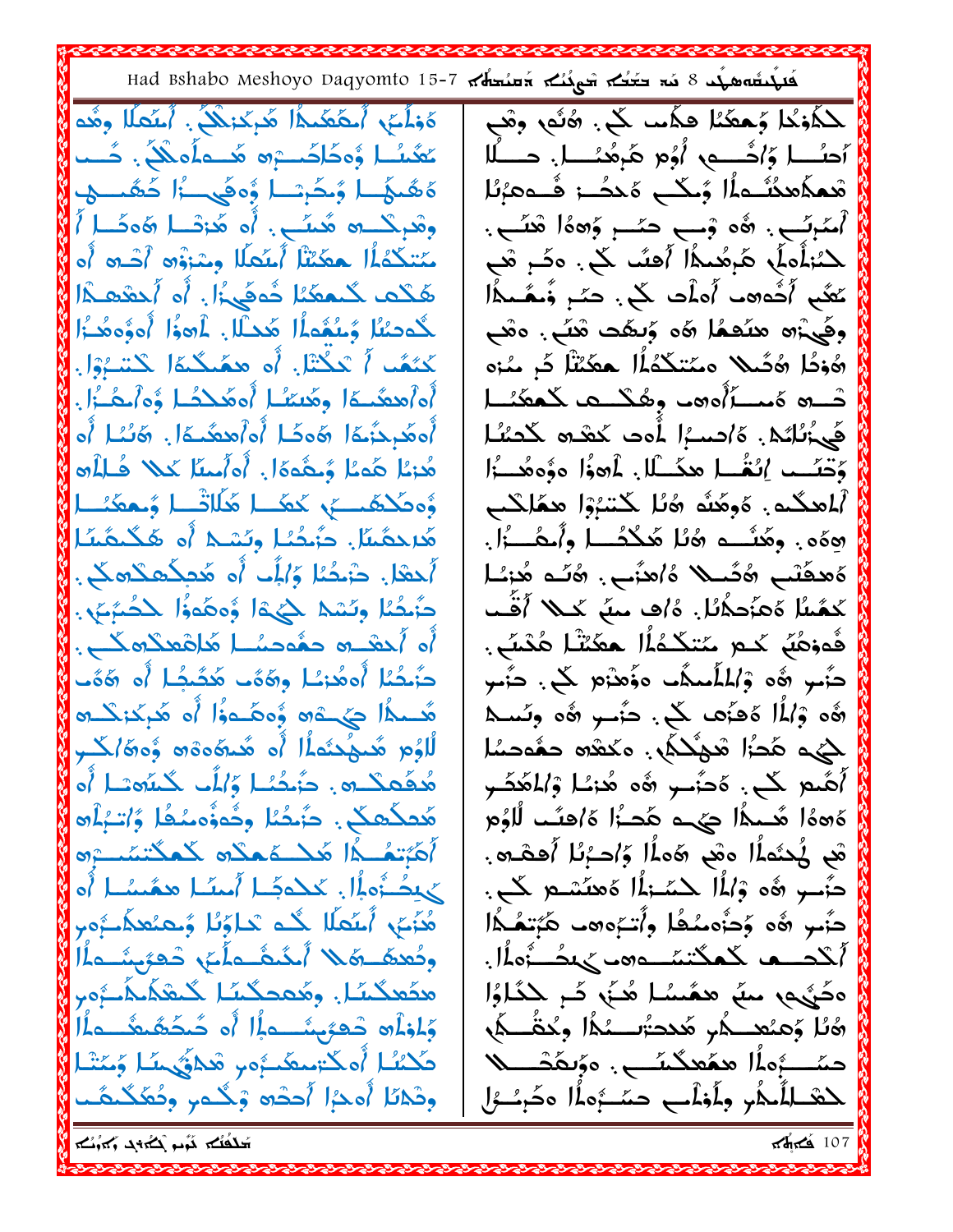هُدَدَّسًا. أَو حُدَّدَتُنَا وُحَفَّاهُنَّ الَّهُ أَو مَدَّمَّمَكُمْ أَه مُحَمَّدُ وَلَمْ دُمِعَتَيْهِ وقُسْدِ قَدَّمَنَا. أُوضَعَكْفَا وَحَقَّدِرِ مُحدَدهمُنَا أَه مَثَلا فَاشْا وُوحُتِهَا أَو هُهَٰتِمَاْ أُهِ هُدَّهَا وُهِ وُهِ أَهْدَهُمَا وَهُ مَحْشَدًا. أُه هَٰدَهَٰۃَهٗا وُلِّأَوْكُل عَقُوتَوْلِ. أُه آو وحْلاتا لَمْحْتَا شَمْحَمَّسًا. أُوهُاهُكُمَا وُوهَيْ زُلَّا هْتِفْدُ بِلَا. هَيْ بِيَالْ لْإِهْتِمَالِ هَيْ الْمَحْسِبُهَا ا أَحكَّمَّا. أُوكْهَا مِّتْلًا وكَّلاثًا وَلَكُمْ الْمُؤَلِّكَ للمَعْداُرِ مُدوِنَكِلٍ. أُودِّتُم أَنْقُدَر لْحُكُمْ. أُوولًا نَهْدًا وَهُوْا. أَوأَسِنًا أَو أَ كَتُتَرَّسَىُ هَدَّةَتَعَتَسَا وَشَكَفَسَتُوهَا أَو لَمَوۡعَدَٰا وۡحُمرٖ وَۡمَا وَمُنۡمَـٰا قَرۡقَـٰا خُـٰہ هَٰدَهُا وِهُـدَعَعُنُدُومٍ. أَجْوَدُا وِهُدَسَا هَقْتَا حُمَّا أَمِتْرَا تَبْتَقَا وِلْاحِكْتَا آمَنَّتَكَا حَبَّدَهُم)اً. أَه)ُحَرَٰا هَنَّىرِ وِحَيْحَتَّخَذَابَوْسِ بُّمكمُنَا كُـمكَكَبُوم 166 ولَّا تُعْسَآاً وهُدكعُنُــا وُخُشُــداُخُوم تكوَّمَــا. أَو لْكُمْوُمِنُا هُرُهُا شُمْوُفُوُهَا وُمِسْلًا وُوزُوسُا هُرُهُا تَعكَّسًا. أُوهُعِفَسًا هُوصِيُنَا أُوأَبِقُنْ الْكَنْبُوكُومَ أُو لْكُمْؤُمّْتُنُوْمٍ أُمْكَرُهُا هُـهُا ةَحَقَّلَاكُمْ ا تحلأا

ھھَتَىلٌ ەَخْتُمھُىپ ھھُىھُىلٌ وُتْسَمَّا وَّلْيُ وِكْرِ هُدَّبِ لَلأَوِّكَ: هَٰـٰأَنَّطُ هُلُّا لَ وأَعلُفُ هَمَ مَنْ مَنْ هَا وَيُوَوُّفُوا حثَّەوؤُلُّا وقْلُو تَعصُّب. ەكْھڭگا وڭھُو تَكْتَصُّــع هَنْـــ ثَلا مَّـــْتَوِهُ أَا حَّتْهُـــدًا هِ هَنْدَهُ أَلْمَ وَذَهَبَ أَلْهُ مَعَاهَ وَذَهَبَ أَلْقَدْ مِنَهُ مِنْ ءهُــا وهْبِ ﴿ فَاللَّهُ أَقِيْدِــِيْجُلْ مِنْصَّــتُٰٓيُّلُّلُ. ەُومَٰدُّىـــز كَتَـــىُدُا ھَدْمَنزْوُمَـّــى . ەھْب أَهُـــدَةُوهف وهَيْـــزُا هُنُا هُدَانَـدَّئِبَـّــع. تَكَـد لًا هُنُـهأُهأًا هُـد وِثْبِ هكْنُدًـأ كُي. وكَمِ مَتَتَكَهُلُا لُا هُوَكُنُنَا لِلُّوفِكِ وُٓىكْسِ لْلْمُنَيَّىٰ ۖ هُ دَهُّلْاَهُبِ ۚ كَعُسُرِ لْحُكْلُو. هُولًا هُمَكْعُلَ تَــ98]. هُمنًى ئَـــدا ەكتُبَب ھ∂تھلــا وَحمّڤَـــأە لَمَوۡنَـٰهُا وِضُو ٱلۡلۡائِنِينَ تَـٰعَضُبَ فَـٰٓوَوَهُمَا ۖ حكَمهُما وهَبِ مُعْسُرٍ. أَمكُمُا وهُقصشا حَفَتُا حُمِ أَهٰذَا وِكُتُا وِلَّا حَكْمًا تَرَهَٰذَ لْكُــرِ وَصَـٰائَـمْ. صَـٰٓا سَّمَٰئِـُـا وضَعِنْعِــمُر ُّاْمِمَٰٓئُوۡفَ وَلَٰٓاحُوبِ ۞ُو لَٰٓا قَدَمَٰمَٰائِنُـا وَقَب كَعَنَــبِ وَّضُــماُ ا ضُــرِ مُـدَّحنَـبٍ. هَــدَّوَمنُـــر هَبُعُما وَحقِي الْمَالُ وَوُّدَمْتُ مِنَّامَ الْمُبْلَد أهدَه مَنْ الله عَمَّاءِ

لَمَوْم لَكُمْ فَنْهُمْ وَنَدْهُمُ مَكْمُ الْمَحْمَلُ وَخَعْعُثَ لَكْحَبْكُمْ فَكُثَرَهُ حَبَّسْتِهِ وَمُنَالِ ەمُم مْي مَّحُرَّا حَمَمُّا لِمُكَلِّمُنَا هَعَكُمَ هُلَّاتٌ خَعْتُومْا مْي عَعَّسًا وِهُكُـوسُو كَهُم هُـ: حكِّمُدُهلُرٍ. حكَـبلُر هَبَّـمـدًا هلَّا لَمْوَسْط حَمَحْبِـهِ عَذَّهَـا هَبِ أَسُلًا وِكُدووُّنُـبر ٱللهُ أَلَمُ: حَدُاُهُ ۖ هُدووُبُرٍ هَٰٓ ٓ مُنُوا۟ وِلَمْعَد حُرِ ۖ هُدَدَعُدًا عَلَى وَبِحُل وألأكت  $\delta \hat{\mathcal{L}}$ ەممُر $\delta$ 

تشابههم للإنكش بمقفى المتفقفة